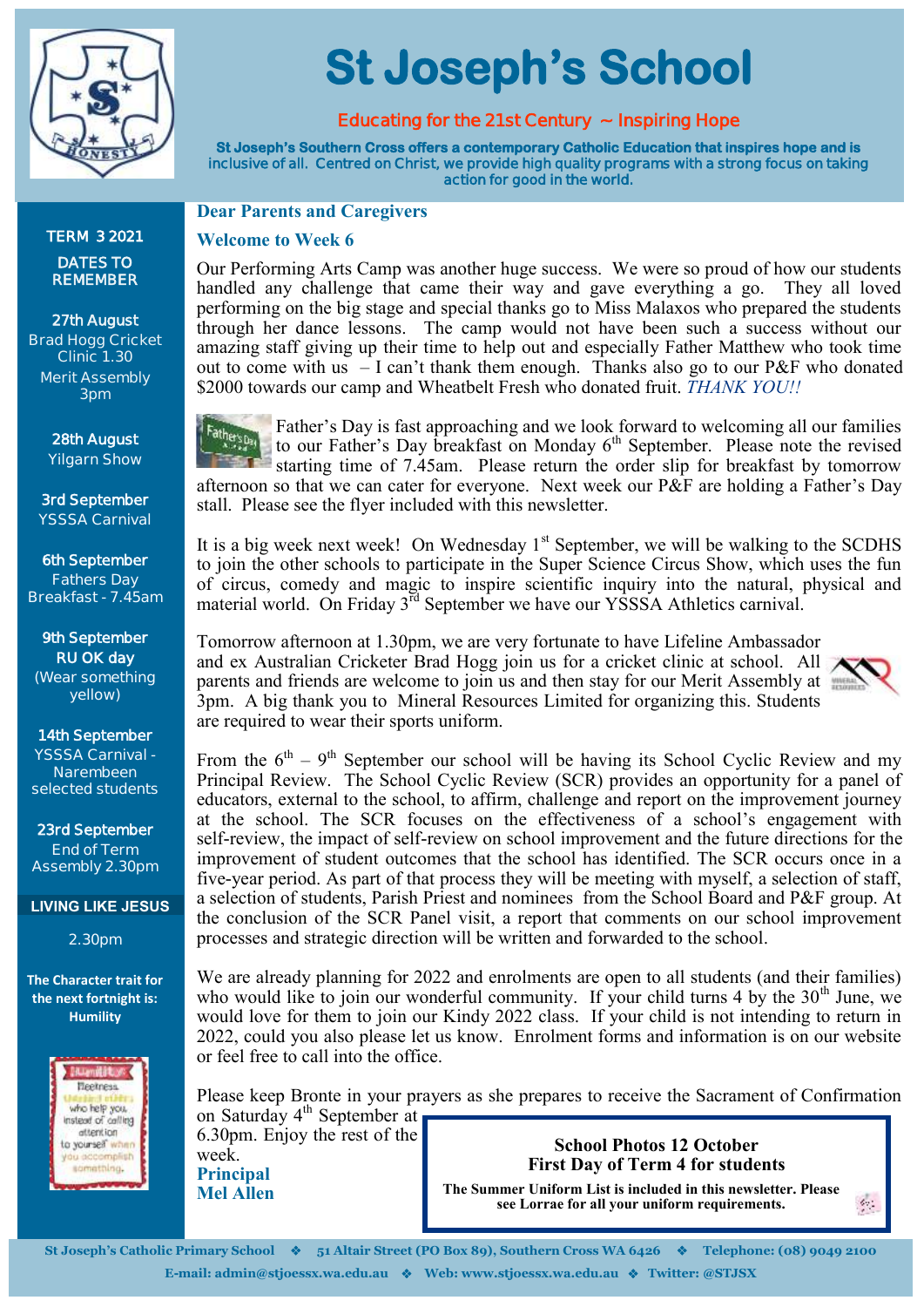# **Camp / Performing Arts**

The students in Years 1-6 have had an exciting week at Woodman Point Recreation Camp. We got up to so many fun activities including a day at Scitech, Latitude, Fremantle and the Glowing Rooms. Our day at Scitech was filled with lots of exploring and time in the Planetarium, where we learned all about the Moon through the eyes of a virtual reality games designer. The last day of camp we spent the morning at Latitude which included lots of rock climbing, bouncing on trampolines and doing the Sky-Walk. That afternoon was spent in Fremantle where we had a delicious lunch at Cicerello's, and then had a play at Esplanade Park. After that we played a game of mini golf at the Glowing Rooms which was lots of fun! One of the most exciting parts of this camp was the students performing their dance at the Perth Convention Centre for the Catholic Performing Arts Festival. All of the students looked incredible and they all did such an amazing job dancing their hearts out!!



*Core Values ~ We are honest and courageous and strive to follow in the footsteps of Jesus ~ We respect that we are all different and unique, and are willing to share our talents with others ~ We demonstrate fairness to all in our school community*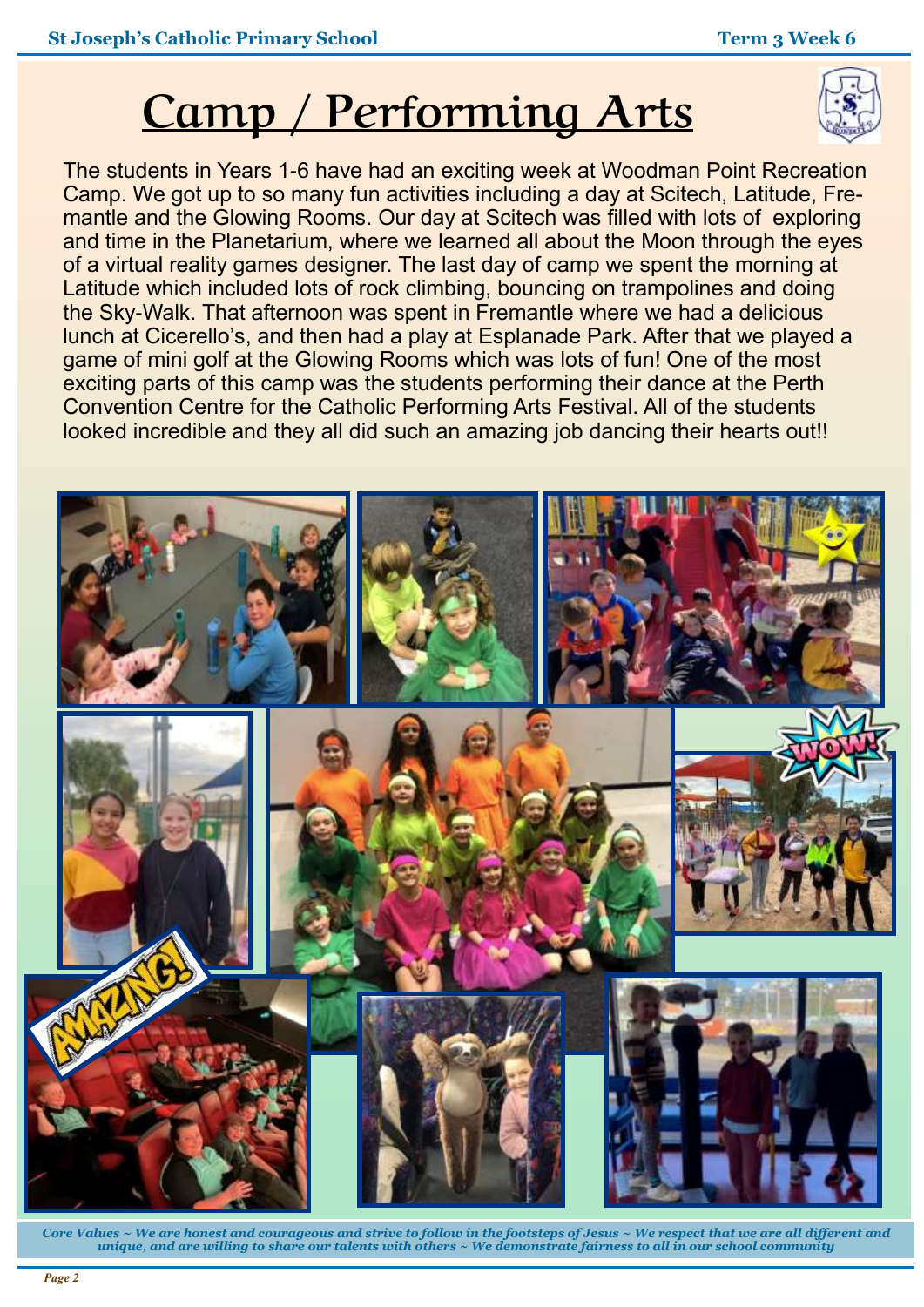### **PRAYER OF THE WEEK**

#### Lord,

You send out Your Spirit to touch the hearts of all people, so that they may believe in You and in Jesus whom You sent. Look kindly on all candidates for Confirmation as they listen to Your voice. Open their hearts to Your Spirit and bring to fulfilment the good work that You have begun in them. As we prepare our children for Confirmation, make each of us an instrument of Your love. Teach us to appreciate what is holy in others, and to be patient with what we do not understand. Deepen our faith in the Gospel and help us to pass it on by our example. We pray that You will continue to guide us and sustain us. Through Christ our Lord, Amen.

**An enormous THANK YOU to our amazing staff and Fr Matthew for all your hard work at the Performing Arts Camp. There are hours of preparation that go on behind the scenes to make camp a success, with a lot of these hours carried out in staff's own time, which we all appreciate.** 

 **Planning for 2022 has already begun !**



Dear Parents/Caregivers

This is a quick note to let you know we will be holding a general meeting for junior basketball on Friday the  $3<sup>rd</sup>$  September 2021 at 4pm at the outdoor courts.



The juniors are now affiliated with the seniors, and we are now all known as Yilgarn Mixed Basketball Association. Even though we are one we are running as YMBA juniors and YMBA seniors.

The meeting will be about how the season will run and we chasing as many parents input as possible, we are also chasing a sub-committee to help run the day-to-day running's of the season.

If you can volunteer, we would also greatly appreciate that to. If you child would like to play, we can also do registration as well at the meeting as we know are running through a software package.

If you have any questions, queries, or concerns you can jump on our Facebook page Yilgarn Basketball Association and leave them there or send a private message and one of the committees will return an answer to you otherwise we will see you then.

# **Containers for Change**

Did you know Containers for<br>Change recycling program is Change recycling program is coming to WA on 1 Oct?

Did you also know that when you. recycle your bottles or cans you can use our **Scheme ID (ID C10291312)** and we receive 10 cents for each bottle or container??



Yes, that's right! You can help save the environment and help our P&F raise funds for the school at the same time!

You are welcome to drop your containers to school in the labelled bin near the office or you can drop your containers in recyclable bags straight to the Southern Cross drop of location at 46 Achernar Street, but remember to label the bags with our **Scheme ID (ID C10291312).**

#### **REFLECTION**

**The gift of the Holy Spirit received at Confirmation gives people a deeper initiation into the Christian community and strengthens the gifts they received at Baptism.** 

**A Christian receives all the basic spiritual gifts needed to relate with God and to live as Jesus taught through Baptism and Confirmation. The two sacraments are linked. The promises made during Baptism are repeated during Confirmation to make the link between these sacraments clear.** 

**In Confirmation, candidates make these promises for themselves, whereas when they were baptised as babies, these promises were made on their behalf by their parents and godparents.**



# **Parish News**

**Our Lady of Montserrat Parish**

*Our parish warmly welcomes those who would like to become Catholic here in this place. In our parish, high school students and adults can present themselves for* 

*this of their own accord. Primary school students usually require at least 1 of their parent/guardians to be Catholic (so that they will receive ongoing formation in the Catholic faith at home). Exceptions do take place from time to time, so the best thing to do for any interested families is to either contact us at the parish or register your interest with Ms Allen.*

**Weekend Mass Times Saturday 6:30pm Sunday 8:30am Phone : Southern Cross 9049 1049 (Friday to Sunday) Kalgoorlie 9021 2100 (Monday - Thursday) E-mail: kalgoorlie@perthcatholic.org.au** 

**Fr. Matthew, Fr. Stephen, Fr. Brennan and Fr. Jeffey**

*Core Values ~ We engage in active learning in a safe and collaborative environment ~ We challenge, motivate and encourage everyone to reach their potential ~ We play our role in protecting God's environment to promote a sustainable future for all*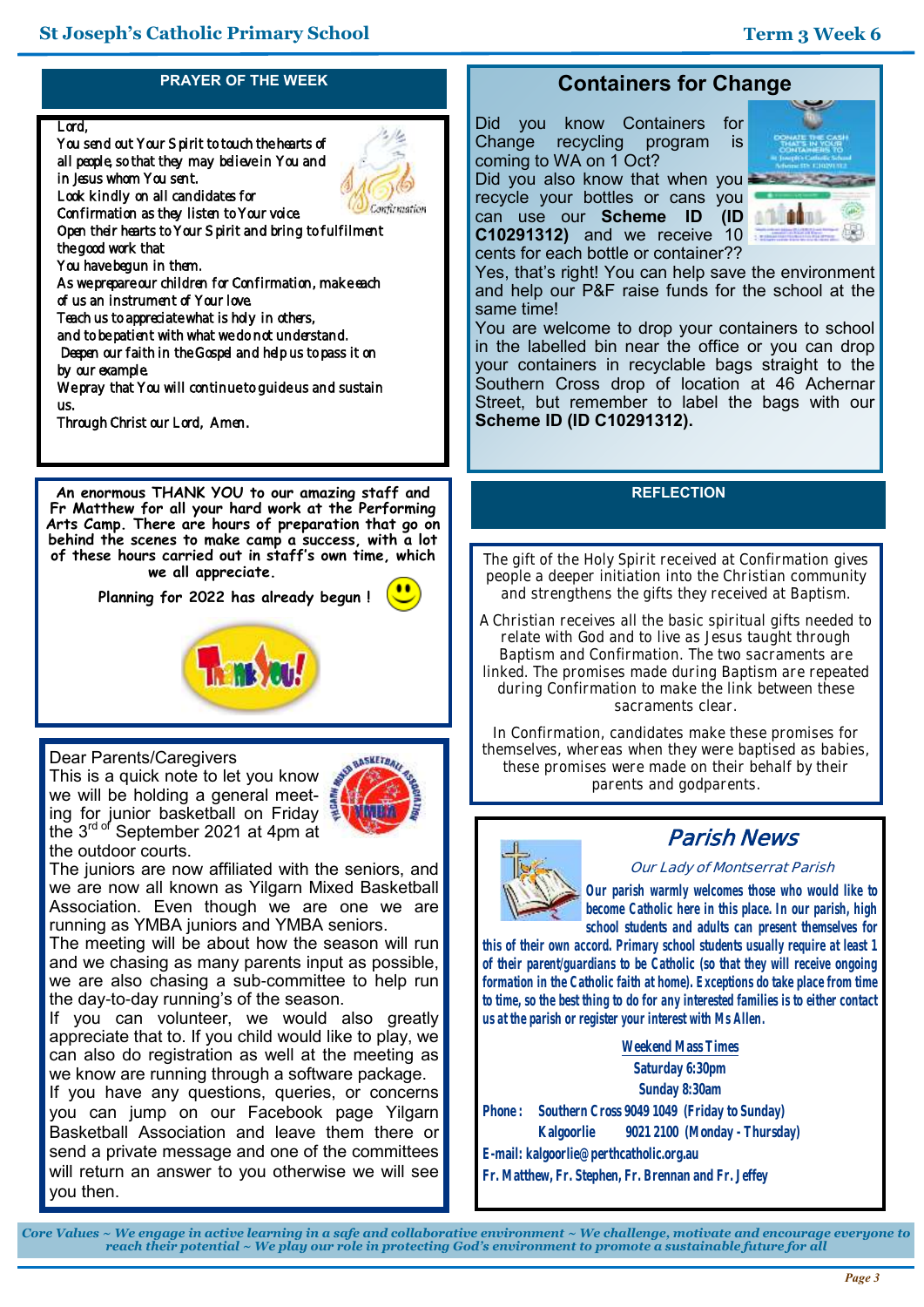



Stall



# MAXIMUM 2 GIFTS PER STUDENT

# MONDAY 30TH AND

TUESDAY 31ST AUGUST



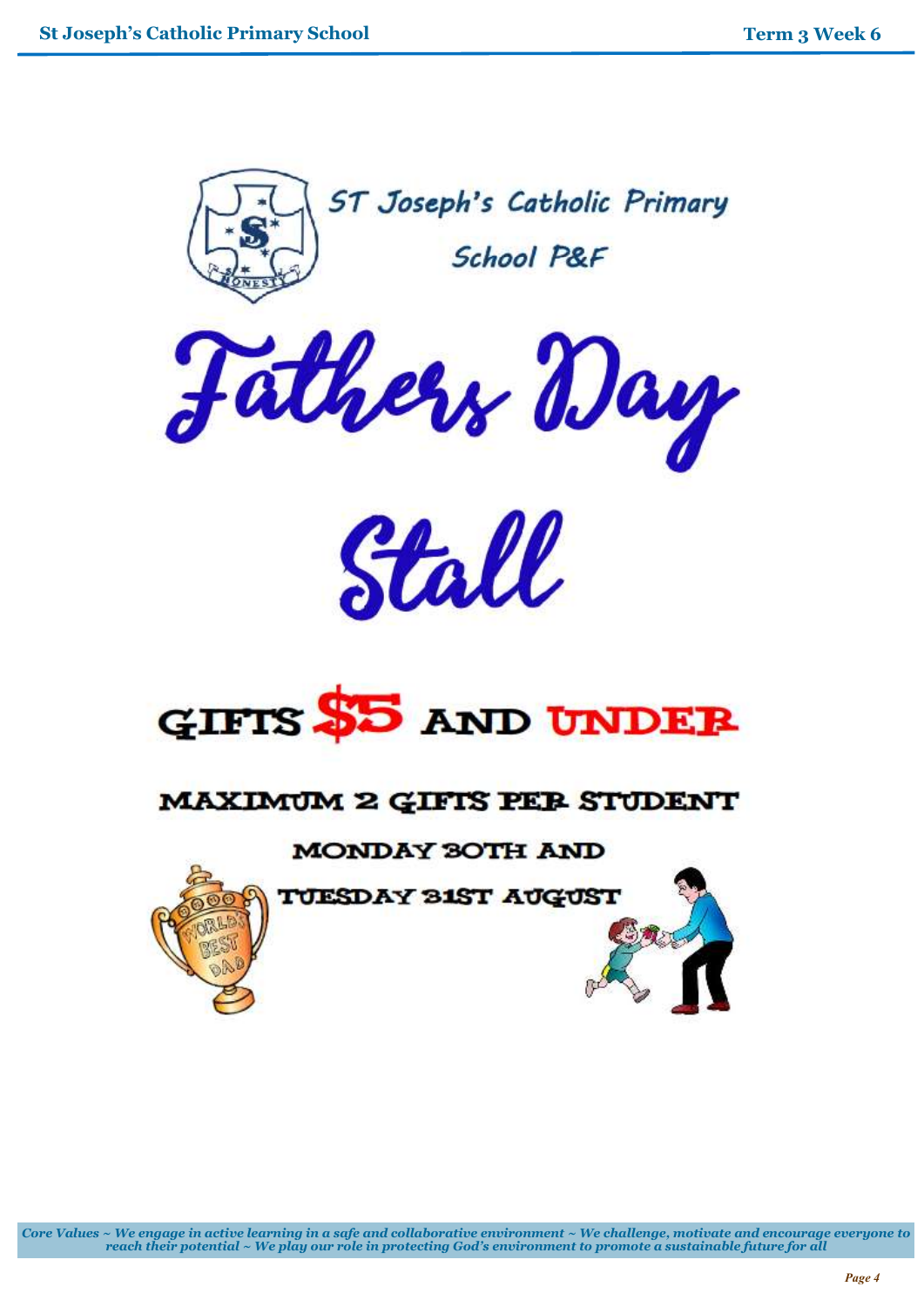

#### **St. Joseph's Catholic Primary School**

**51 Altair Street (PO Box 89) SOUTHERN CROSS Western Australia 6426**

**ABN 21 251 707 478**

**Tel: (08) 9049 2100 Email: admin@stjoessx.wa.edu.au Web: www.stjoessx .wa.edu.au**

**Please note:**

Payment must be made when you place your order, prices are subject to change. Payments need to be made via direct debit to the **P&F Uniform Account BSB: 036 128 ACCOUNT: 712 503**

Lorrae Carlson 0407381993

| Name:                           | Phone:                    |         |      |     |          |
|---------------------------------|---------------------------|---------|------|-----|----------|
| <u>SUMMER</u><br><b>UNIFORM</b> | <b>Sizes</b><br>Available | Price   | Size | Oty | Total \$ |
| Girls                           |                           |         |      |     |          |
| <b>Summer Dress</b>             | $4 - 16$                  | \$45.00 |      |     |          |
| Boys                            |                           |         |      |     |          |
| <b>Grey Shorts</b>              | $6 - 16$                  | \$16.00 |      |     |          |
| <b>Blue Shirt Short Sleeve</b>  | $6 - 16$                  | \$16.00 |      |     |          |
| Unisex                          |                           |         |      |     |          |
| <b>Blue School Jumper</b>       | $6 - 8, 10 - 16$          | \$25.00 |      |     |          |
| <b>Grey Socks</b>               | 9-12, 13-3, 2-8           | \$3.00  |      |     |          |
| Hat                             | XS-XL                     | \$10.00 |      |     |          |
| <b>SPORTS UNIFORM</b>           |                           |         |      |     |          |
| <b>Brown Track Pants</b>        | $4 - 16$                  | \$24.00 |      |     |          |
| <b>Brown Track Tops</b>         | $4 - 16$                  | \$30.00 |      |     |          |
| <b>Blue Sports Polo</b>         | $4 - 16$                  | \$20.00 |      |     |          |
| <b>Brown Boys Shorts</b>        | $4 - 16$                  | \$16.00 |      |     |          |
| <b>Brown Girls Skort</b>        | $4 - 16$                  | \$18.00 |      |     |          |
| <b>Blue Sport Socks</b>         | 9-12, 13-3, 2-8           | \$3.00  |      |     |          |
| Optional Items                  |                           |         |      |     |          |
| School Bag                      |                           | \$45.00 |      |     |          |

*Core Values ~ We engage in active learning in a safe and collaborative environment ~ We challenge, motivate and encourage everyone to reach their potential ~ We play our role in protecting God's environment to promote a sustainable future for all*